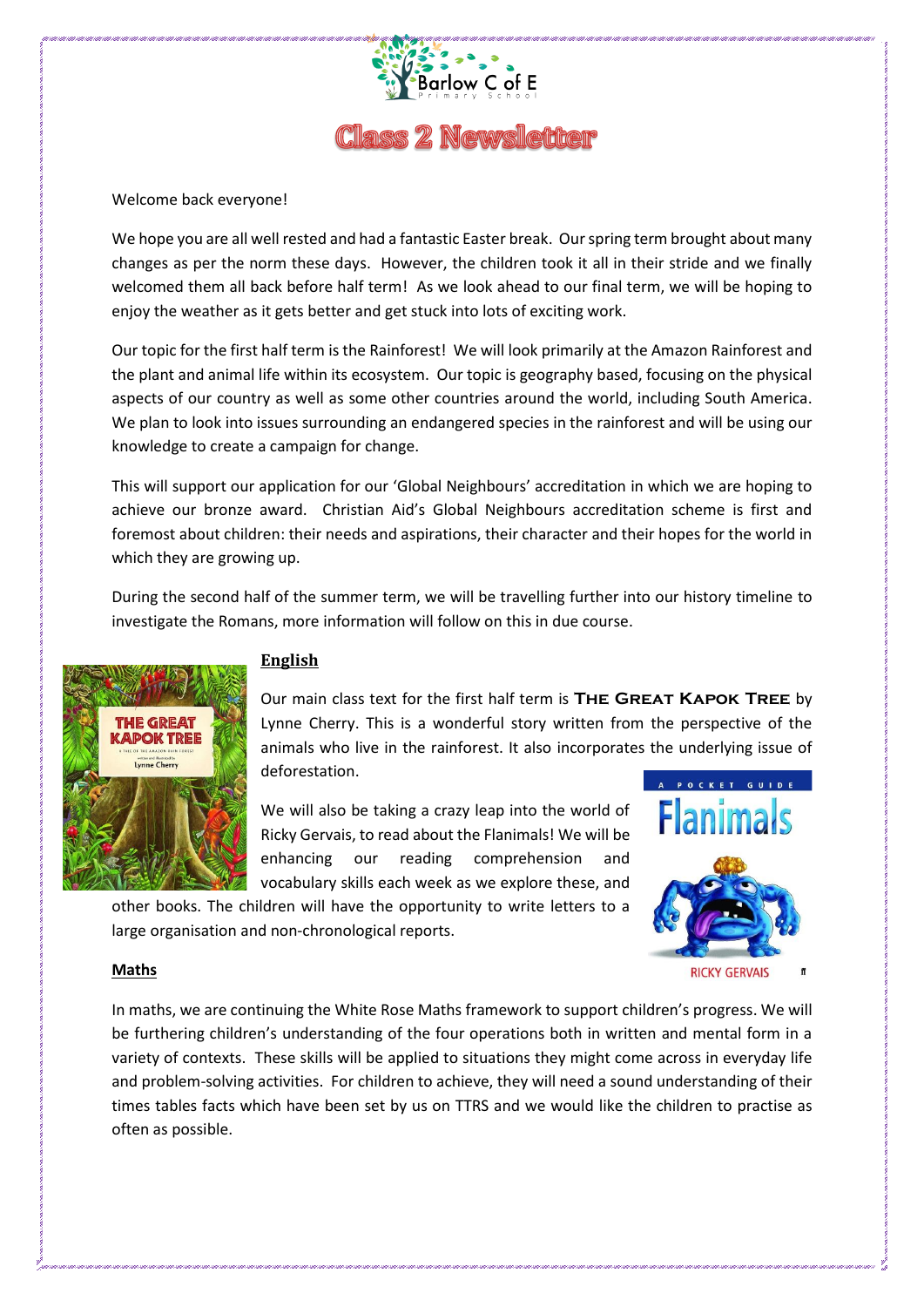

### **Science**

In science we are looking at plants, including what plants need to survive and how they adapt to different environments. We will also be growing our own flowers and taking a more in-depth look into the various parts of flowers and their function.

### **Geography**

In geography we will be using maps, atlases, globes and digital/computer mapping to locate countries and describe features studied. We will also use basic geographical vocabulary to refer to and describe key physical and human features of locations. This will enable the children to ask and answer geographical questions about the characteristics of a location.

#### **Computing**

This term, we will use search engines effectively and be discerning in evaluating digital content. We will also learn how to respect individuals and intellectual property and use technology responsibly, securely and safely. We are currently using the Purple Mash online platform to support children's understanding of computing. Purple Mash logins were sent out to children at the start of term.

#### **Art**

Linking to our rainforest topic, we will be taking inspiration from artist Henri Rousseau and creating our own pieces. We will be looking into creating a mood through use of colour, using different textures and layers, while creating pieces that are interesting which may inspire others too!

### **R.E**

We will be asking 'how should we care for others in the world'? Children will be able to enhance their Spiritual Development by learning the importance of considering, valuing and treating all people with dignity and respect.

#### **Music**



In music we will be learning to listen with attention to detail and recall sounds with increasing aural memory. The children will have the opportunity to learn how to play the ukulele during weekly sessions with our visiting music teacher Mrs Moulds.

#### **P.E**

**Class 2 will have P.E sessions on a Thursday** with Mrs Edenbrow. Please could children continue to come to school in their P.E kits on this day. This term we will be focusing on the game of rounders.

### **Additional activities:**

If children would like to do any additional activities, we would recommend looking at Purple Mash where there are a range of games and information covering all the subjects in the curriculum. TTRockstars is another website where children can practise there times tables and their mental maths under the title 'Numbots'.